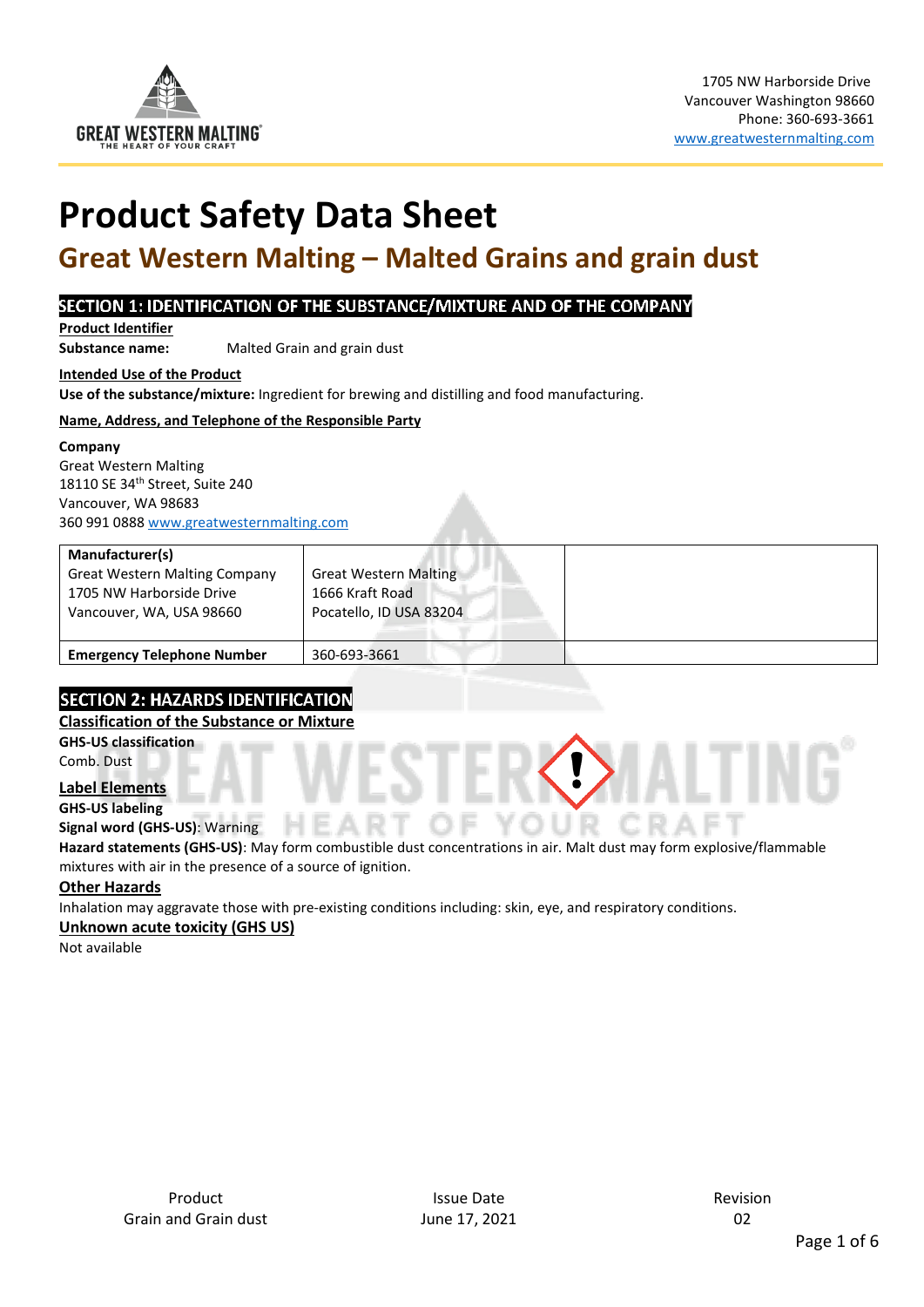

#### **SECTION 3: COMPOSITION/INFORMATION ON INGREDIENTS**

#### **Substance**

Name: [Superior Pale Malt](#page-0-0) Full text of H-phrases: see section 16

| <b>Name</b>        | <b>Product Identifier</b> | % (w/w) | <b>GHS-US classification</b> |
|--------------------|---------------------------|---------|------------------------------|
| <b>Barley Malt</b> | RR-04853-3                | 100     | Comp. Dust                   |
| Grain, Dust        | RR-00014-6                | 100     | Comp. Dust                   |

#### **SECTION 4: FIRST AID MEASURES**

#### **Description of First Aid Measures**

**General**: Never give anything by mouth to an unconscious person. If you feel unwell, seek medical advice (show the label where possible).

**Inhalation**: When symptoms occur, go into open air and ventilate suspected area.

**Skin Contact**: Rinse with plenty of water.

**Eye Contact**: Rinse cautiously with water for several minutes. Remove contact lenses, if present and easy to do. Continue rinsing. **Ingestion**: Rinse mouth. Do NOT induce vomiting.

#### **Most Important Symptoms and Effects Both Acute and Delayed**

**General:** Not expected to present a significant hazard under anticipated conditions of normal use.

**Inhalation:** Prolonged inhalation of dust may cause respiratory irritation.

**Skin Contact:** Dust may cause irritation in skin folds or by contact in combination with tight clothing.

**Eye Contact:** Dust from this product may cause minor mechanical eye irritation.

**Ingestion:** None under normal use.

**Chronic symptoms:** May cause obstructive pulmonary disease, chronic bronchitis, asthma, and grain fever after long exposures. May cause respiratory sensitization and other respiratory problems in some individuals.

#### **Indication of Any Immediate Medical Attention and Special Treatment Needed**

If you feel unwell, seek medical advice (show the label where possible).

#### **SECTION 5: FIREFIGHTING MEASURES**

#### **Extinguishing Media**

**Suitable extinguishing media**: Foam. Dry powder. Carbon dioxide. Water spray. Sand.

**Unsuitable extinguishing media**: Do not use a heavy water stream. Use of heavy water stream may spread fire.

#### **Special Hazards Arising From the Substance or Mixture**

**Fire hazard:** Combustible Dust. Dust explosion hazard in air. Supports combustion at high temperatures. Under conditions of fire this material may produce: Carbon dioxide and/or Carbon monoxide. The product is not classified as flammable, but may combust on heating or with fire.

**Explosion hazard**: Avoid dust clouds in combination with static electricity. Dust clouds can be explosive.

**Reactivity**: Stable at ambient temperature and under normal conditions of use.

#### **Advice for Firefighters**

**Precautionary measures fire**: Not available

**Firefighting instructions:** Exercise caution when fighting any chemical fire. Do not allow run-off from firefighting to enter drains or water courses.

**Protection during firefighting**: Do not enter fire area without proper protective equipment, including respiratory protection.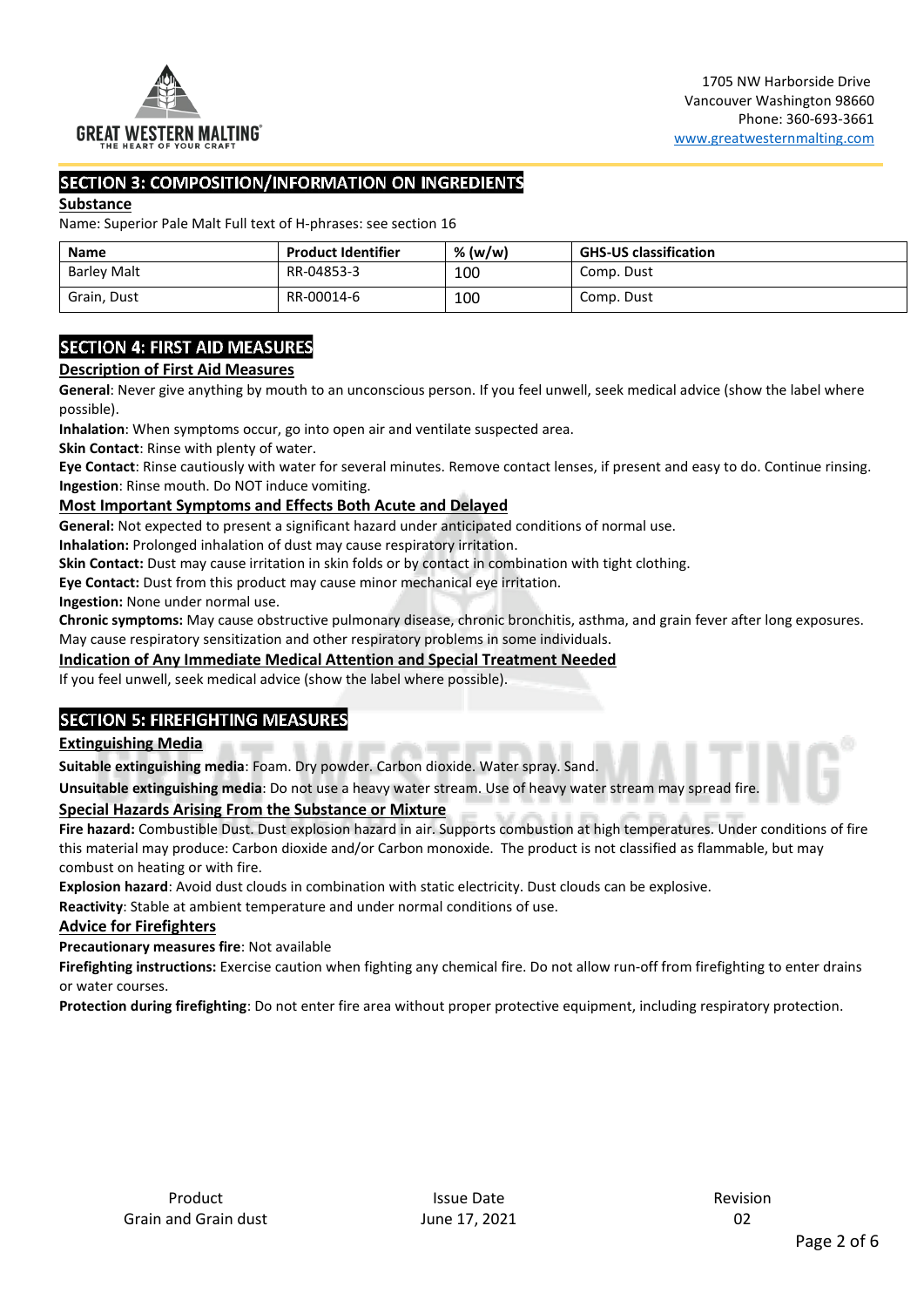

#### **SECTION 6: ACCIDENTAL RELEASE MEASURES**

#### **Personal Precautions, Protective Equipment and Emergency Procedures**

**General measures:** Avoid generating dust. Handle in accordance with good industrial hygiene and safety practice. Good

housekeeping is needed during storage, transfer, handling, and use of this material to avoid excessive dust accumulation. **For Non-Emergency Personnel** 

**Protective equipment:** Use appropriate personal protection equipment (PPE).

**Emergency procedures:** Evacuate unnecessary personnel.

**For Emergency Personnel** 

**Protective equipment:** Equip cleanup crew with proper protection.

**Emergency procedures:** Ventilate area.

#### **Environmental Precautions**

Prevent entry to sewers and public waters.

#### SECTION 7: HANDLING AND STORAGE

#### **Precautions for Safe Handling**

**Precautions for safe handling:** Take precautionary measures against static discharge. Visible dust clouds, layers of dust on floors, ledges and equipment, or dust leaking from machinery indicate that action is required reduce dust at source.

**Hygiene measures**: Handle in accordance with good industrial hygiene and safety procedures. Wash hands and other exposed areas with mild soap and water before eating, drinking, or smoking and again when leaving work

#### **Conditions for Safe Storage, Including Any Incompatibilities**

**Storage conditions:** Keep only in the original container in a cool, well ventilated place away from: Direct sunlight, heat sources, and ignition sources. Keep container closed when not in use. Protect from moisture.

**Incompatible materials**: Strong acids. Strong bases. Strong oxidizers

**Specific End Use(s)** Ingredient.

#### SECTION 8: EXPOSURE CONTROLS/PERSONAL PROTECTION

#### **Control Parameters**

| Grain dust (oat, wheat, barley) (RR-00014-6) |                |                      |
|----------------------------------------------|----------------|----------------------|
| <b>USA ACGIH</b>                             | ACGIH TWA      | 4 mg/m <sup>3</sup>  |
| <b>USA OSHA</b>                              | OSHA PEL (TWA) | 10 mg/m <sup>3</sup> |
| United Kingdom HSE                           | PEL (TWA)      | 10 mg/m <sup>3</sup> |
| <b>Canada COHSR</b>                          | PEL (TWA)      | 10 mg/m <sup>3</sup> |
| .                                            |                |                      |

#### **Exposure Controls**

**Appropriate engineering controls:** Provide adequate ventilation to minimize dust concentrations. Ensure all national/local regulations are observed. Proper grounding procedures to avoid static electricity should be followed.

**Personal protective equipment**: Dust formation: dust mask. Gloves. Protective goggles



**Materials for protective clothing:** Not available

**Eye protection:** Chemical goggles or safety glasses.

**Skin and body protection:** Not available

**Respiratory protection:** Use NIOSH-approved air-purifying or supplied-air respirator where airborne concentrations of dust are expected to exceed exposure limits.

**Other information:** When using, do not eat, drink or smoke.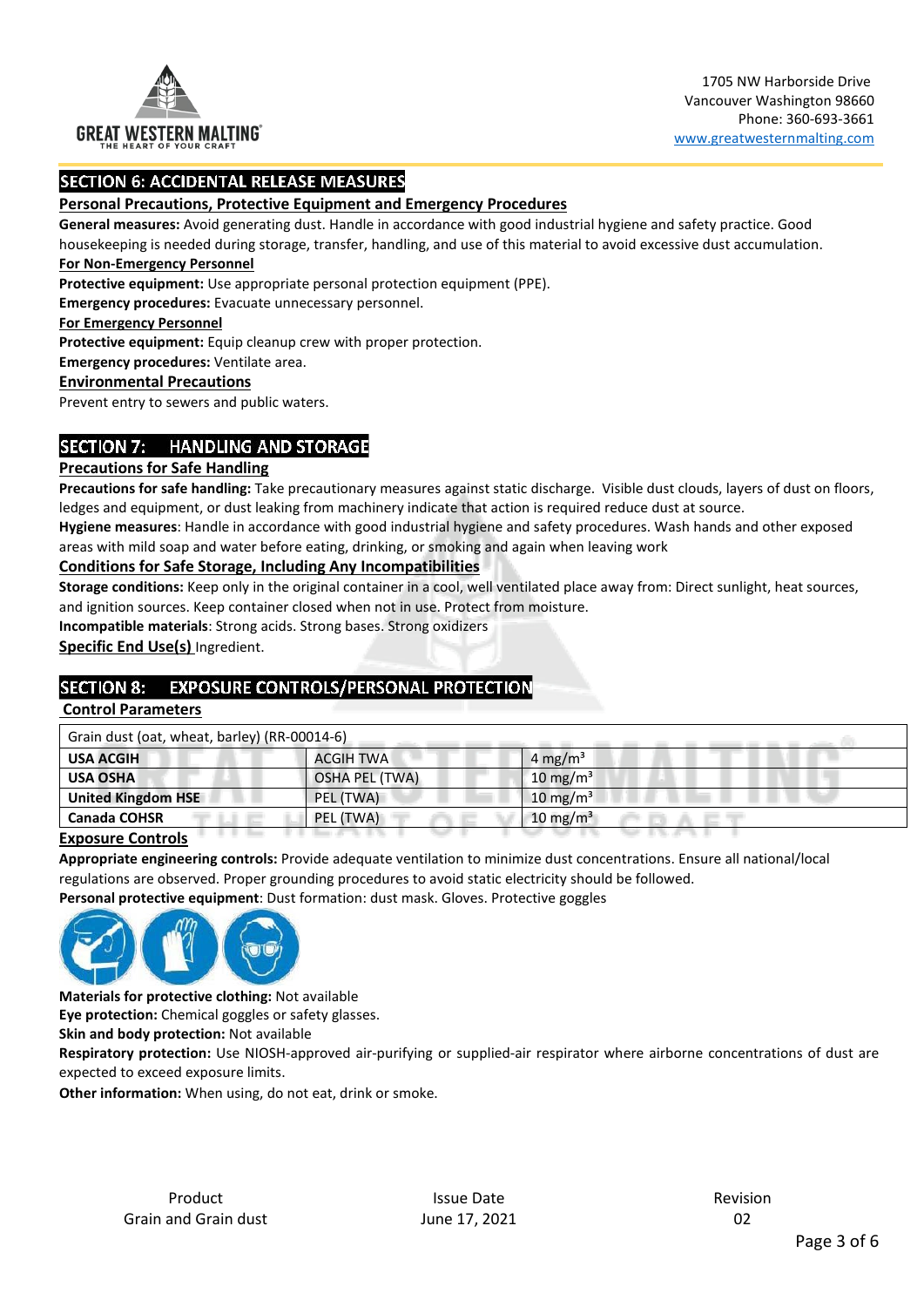

#### **SECTION 9:** PHYSICAL AND CHEMICAL PROPERTIES

#### **Information on Basic Physical and Chemical Properties**

| <b>Physical state</b>                             | Solid                                              |
|---------------------------------------------------|----------------------------------------------------|
| Appearance                                        | Dust, pale brown to black                          |
| Odour                                             | Mild Bean-like                                     |
| <b>Odour threshold</b>                            | Not available                                      |
| pH                                                | 6-8 (0.5% Soln)                                    |
| Relative evaporation rate (butylacetate=1)        | Not available                                      |
| <b>Melting point</b>                              | Not available                                      |
| <b>Freezing point</b>                             | Not available                                      |
| <b>Boiling point</b>                              | Not available                                      |
| <b>Flash point</b>                                | Not available                                      |
| <b>Auto-ignition temperature</b>                  | Ca. 220°C (for whole grain)                        |
| <b>Decomposition Temperature</b>                  | Not available                                      |
| Flammability (solid, gas)                         | Not available                                      |
| Lower flammable limit                             | Not available                                      |
| <b>Upper flammable limit</b>                      | Not available                                      |
| <b>Vapour Pressure</b>                            | Not available                                      |
| Relative vapour density at 20 oC                  | Not available                                      |
| <b>Relative Density</b>                           | 0.47 to 0.71 tonnes/m3, depending upon type        |
| <b>Specific gravity density</b>                   | Not available                                      |
| Solubility                                        | Not available                                      |
| Log Pow                                           | Not available                                      |
| Log Kow                                           | Not available                                      |
| Viscosity, kinematic                              | Not available                                      |
| Viscosity, dynamic                                | Not available                                      |
| Explosion data - sensitivity to mechanical impact | Dust explosion characteristics:                    |
|                                                   | combustion energy: ca. 19 MJ/kg (for whole grains) |
|                                                   | minimum ignition temperature: 260-280°C            |
|                                                   | minimum explosible concentration: 30 g/m3          |
|                                                   | minimum ignition energy: 35 mJ                     |
| Explosion data - sensitivity to static discharge  | Not available                                      |
| <b>Other information</b>                          | Angle of repose: 26° from the horizontal           |

#### SECTION 10: STABILITY AND REACTIVITY

**Reactivity:** Stable at ambient temperature and under normal conditions of use.

**Chemical Stability:** Stable under normal conditions.

**Possibility of Hazardous Reactions:** Hazardous polymerization will not occur.

**Conditions to Avoid:** Direct sunlight. Extremely high or low temperatures. Protect from moisture. Use good housekeeping practices during storage, transfer, and handling, to avoid excessive dust accumulation.

**Incompatible Materials:** Strong acids. Strong bases. Strong oxidizers.

**Hazardous Decomposition Products:** Carbon oxides (CO, CO2)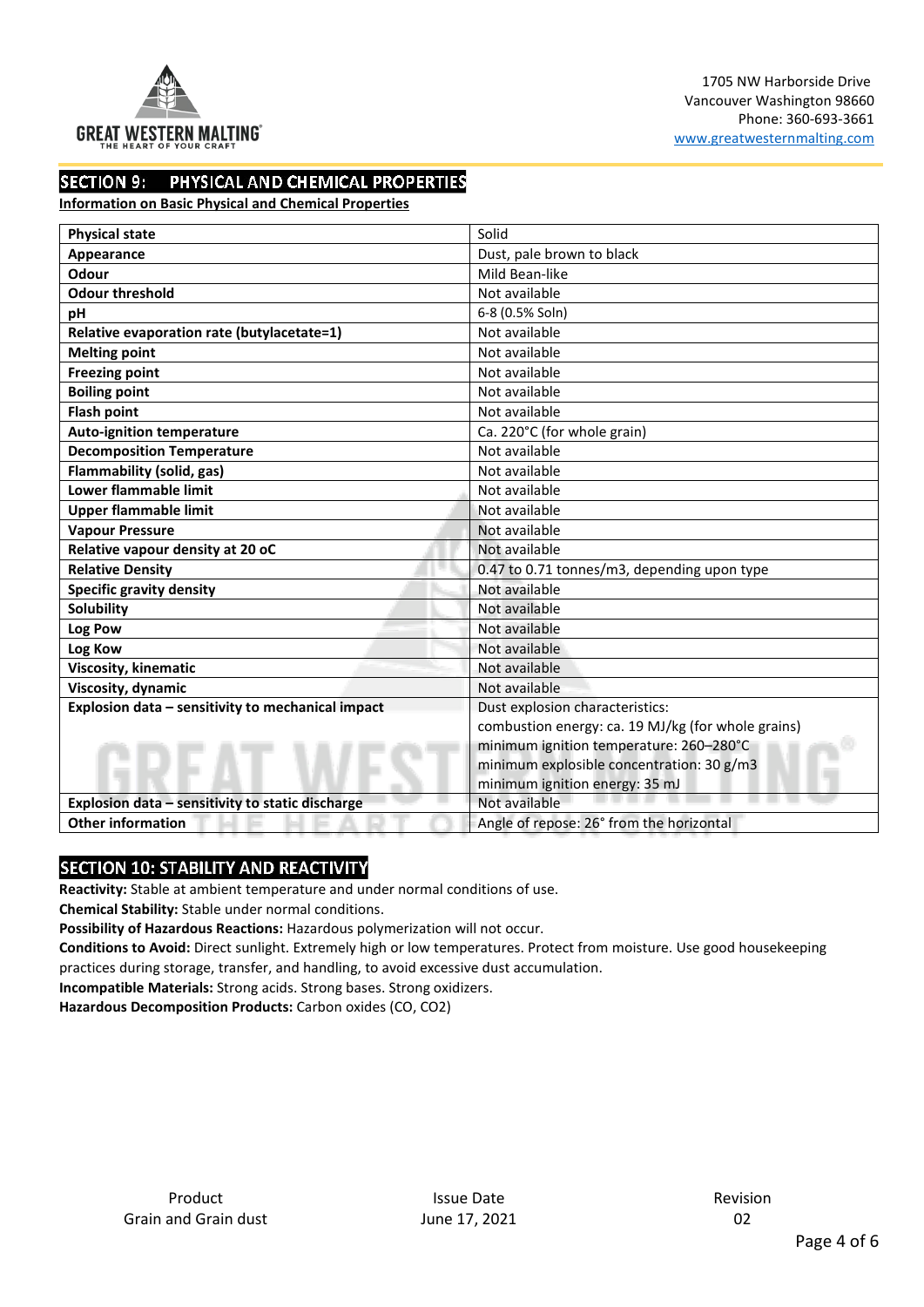

**SECTION 11: TOXICOLOGICAL INFORMATION** 

**Information on Toxicological Effects -Product Acute toxicity:** Not classified **LD50 and LC50 Data:** Not available **Skin corrosion/irritation**: Not classified **pH:** 6-8 (0.5% Soln) **Serious eye damage/irritation**: Not classified **pH:** 6-8 (0.5% Soln) **Respiratory or skin sensitization**: Long-term exposure to grain dust may cause respiratory sensitisation (asthma). **Germ cell mutagenicity**: Not classified **Teratogenicity**: Not available **Carcinogenicity**: Not classified **Specific target organ toxicity (repeated exposure)**: Not classified **Reproductive toxicity**: Not classified **Specific target organ toxicity (single exposure)**: Not classified **Aspiration hazard**: Not classified **Symptoms/injuries after inhalation**: Prolonged inhalation of dust may cause respiratory irritation. **Symptoms/injuries after skin contact**: Dust may cause irritation in skin folds or by contact in combination with tight clothing. **Symptoms/injuries after eye contact:** Dust from this product may cause minor eye irritation. **Symptoms/injuries after ingestion**: None under normal use. **Information on Toxicological Effects -Ingredient(s) LD50 and LC50 Data:** Not available

#### **SECTION 12: ECOLOGICAL INFORMATION**

**Toxicity:** Not available

#### **Persistence and Degradability**

| <b>Barley Malt</b>                       |                 |  |
|------------------------------------------|-----------------|--|
| Persistence and degradability            | Not established |  |
| <b>Bioaccumulative Potential</b>         |                 |  |
| <b>Barley Malt</b>                       |                 |  |
| Bioaccumulative potential                |                 |  |
| MAGB document indicates: Not expected to | Not established |  |

#### **Mobility in Soil:** Not available

#### **Other Adverse Effects**

bioaccumulate.

**Other information:** Avoid release to the environment.

#### SECTION 13: DISPOSAL CONSIDERATIONS

**Waste disposal recommendations:** Dispose of waste material in accordance with all local, regional, national, provincial, territorial and international regulations.